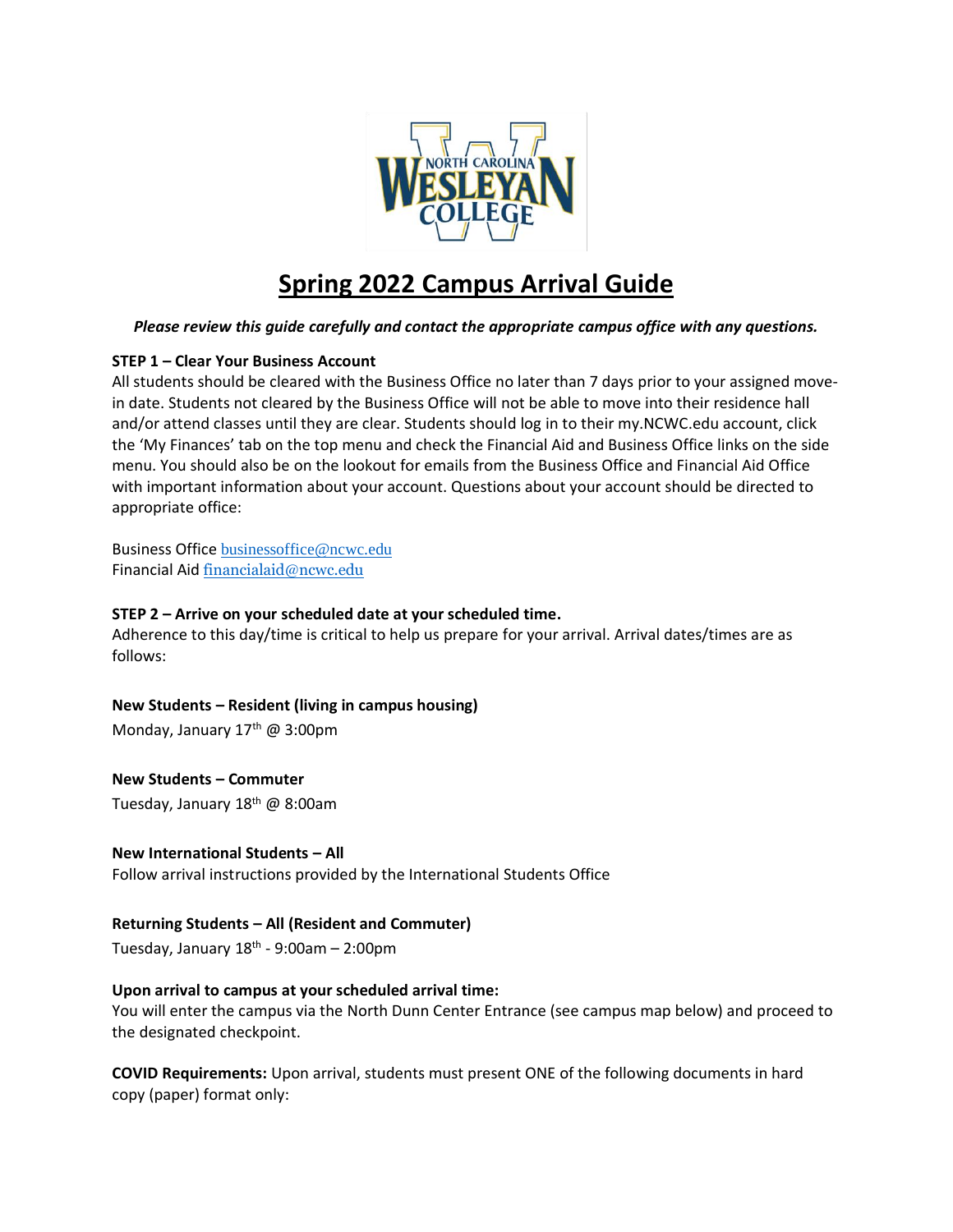- COVID vaccination documentation; OR
- Evidence of previous COVID infection within 9 months of arrival date; OR
- Proof of negative COVID test administered within 5 days of arrival; OR
- Laboratory test result indicating lgG antibodies administered within 30 days of arrival.

#### Questions about COVID requirements should be directed to: **[Covid@ncwc.edu](mailto:Covid@ncwc.edu)**

*NOTE: We cannot accept digital files and cannot print documents on site. You must have one of the above in paper format to be admitted to campus. Be sure to bring a copy and not the original document – you will be required to leave this with the arrival team. Documents will be maintained confidentially in the Health Services Office.*

**ON THE DAY OF YOUR ARRIVAL** If you are delayed in your arrival due to unforeseen circumstances, please call 252.985.5178 or emai[l ResLife@ncwc.edu.](mailto:ResLife@ncwc.edu)

Once you have cleared the initial checkpoint, you may proceed to your residence hall (resident) or other location (commuter). If you are not cleared with one or more College offices, you will be directed to the Dunn Center to address this prior to proceeding to your residence hall or other locations.

#### *-New Resident Students arriving January 17th:*

*Once you have cleared the initial checkpoint, you may proceed to your residence hall. If you are not cleared with one or more College offices, you will be required to report to the Dunn Center at 8:00am on Tuesday, January 18th to address this prior to participation in WesWay Day.*

#### **STEP 3 – Residential Students: Proceed to your Residence Hall!**

- $\checkmark$  Once you have cleared the checkpoint OR been given clearance at the Dunn Center:
- o You will be directed to your residence hall. Staff will be on hand to direct traffic for unloading.
- $\circ$  You will receive your room key upon arrival at the residence hall (if you do not already have it).
- $\circ$  You will be requested to unload all belongings prior to beginning room set-up.
- $\circ$  Once you have unloaded your belongings, you will be directed to parking areas.

Not sure what to bring? Check out the "Amenities and What to Bring" list. <https://ncwc.edu/campus-life/live-eat-play/live/>

#### **Commuter Students: You may pick up textbooks at the College Bookstore during operating**

**hours.** Use this handy **["Check-in Checklist"](https://ncwc.edu/wp-content/uploads/2021/11/Check-in-Checklist-Spring-2022.pdf)** to ensure you are prepared to arrive!

## Questions? Business Account [businessoffice@ncwc.edu](mailto:businessoffice@ncwc.edu) Financial Aid [financialaid@ncwc.edu](mailto:financialaid@ncwc.edu) Housing/check-in time [reslife@ncwc.edu](mailto:reslife@ncwc.edu) COVID Protocols [covid@ncwc.edu](mailto:covid@ncwc.edu)

*We look forward to seeing you soon!*